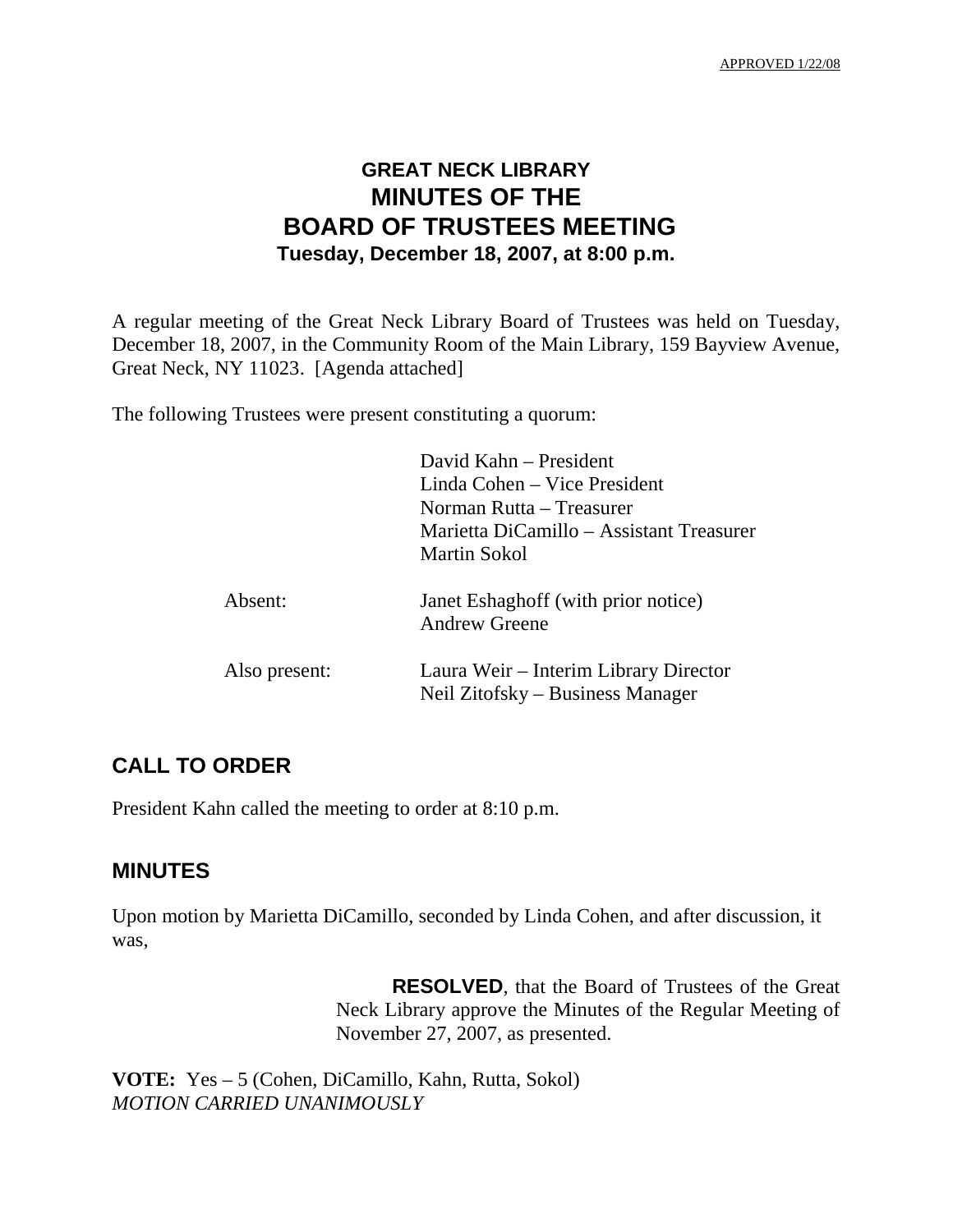#### \_\_\_\_\_\_\_\_\_\_\_\_\_\_\_\_\_\_ **TREASURER'S REPORT – PERSONNEL REPORT**

During the month of November 2007, revenue received was \$999,693. Total expenses were \$851,518.

\_\_\_\_\_\_\_\_\_\_\_\_\_\_\_\_\_\_\_\_\_\_\_\_\_\_\_\_\_\_\_\_\_\_\_\_\_\_\_\_\_\_\_\_\_\_\_\_\_\_\_\_\_\_\_\_\_\_\_\_\_\_\_\_\_\_\_\_\_\_\_\_\_\_\_\_\_\_\_\_\_\_\_\_\_\_\_

At the close of business, November 30, 2007, total operating fund holdings were \$1,826,910. Of these funds, \$1,824,130 was on deposit at HSBC and Chase Bank, and \$2,780 was on hand in Petty Cash funds at Main and the Branches. This compares to a November 30, 2006, balance of \$1,370,218.

Additionally, the cash balance of the Main Building and Special Services fund was \$1,260,901; the Automated Library fund was \$59,139; the Restricted Gift fund was \$372,763; the Branch and Special Services fund was \$107,127. These funds totaled \$1,799,930 on November 30, 2007. The November 30, 2006, total was \$1,420,411.

Upon motion by Norman Rutta, seconded by Marietta DiCamillo, and after discussion, it was,

> **RESOLVED,** that the Board of Trustees of the Great Neck Library accept the December 18, 2007, Treasurer's Report with the Personnel Changes of November 21, 2007, through December 12, 2007.

*Public Comments: Jonathan Kahn*

**VOTE:** Yes – 5 (Cohen, DiCamillo, Kahn, Rutta, Sokol) *MOTION CARRIED UNANIMOUSLY*

Upon motion by Norman Rutta, seconded by Marietta DiCamillo, and after discussion, it was,

> **RESOLVED,** that the Board of Trustees of the Great Neck Library authorize the Treasurer, who has reviewed all checks and supporting documentation, to pay the persons named in the Warrant dated November 21, 2007, through December 12, 2007, Paid Checks numbered 0024877 through 0024881, 0024937 through 0024942, 1196 and 36405 through 36442 and Checks To-Be-Paid numbered 36443 through 36536, the sums set against their respective names, amounting in the aggregate to \$136,875.59.

**VOTE:** Yes – 5 (Cohen, DiCamillo, Kahn, Rutta, Sokol) *MOTION CARRIED UNANIMOUSLY*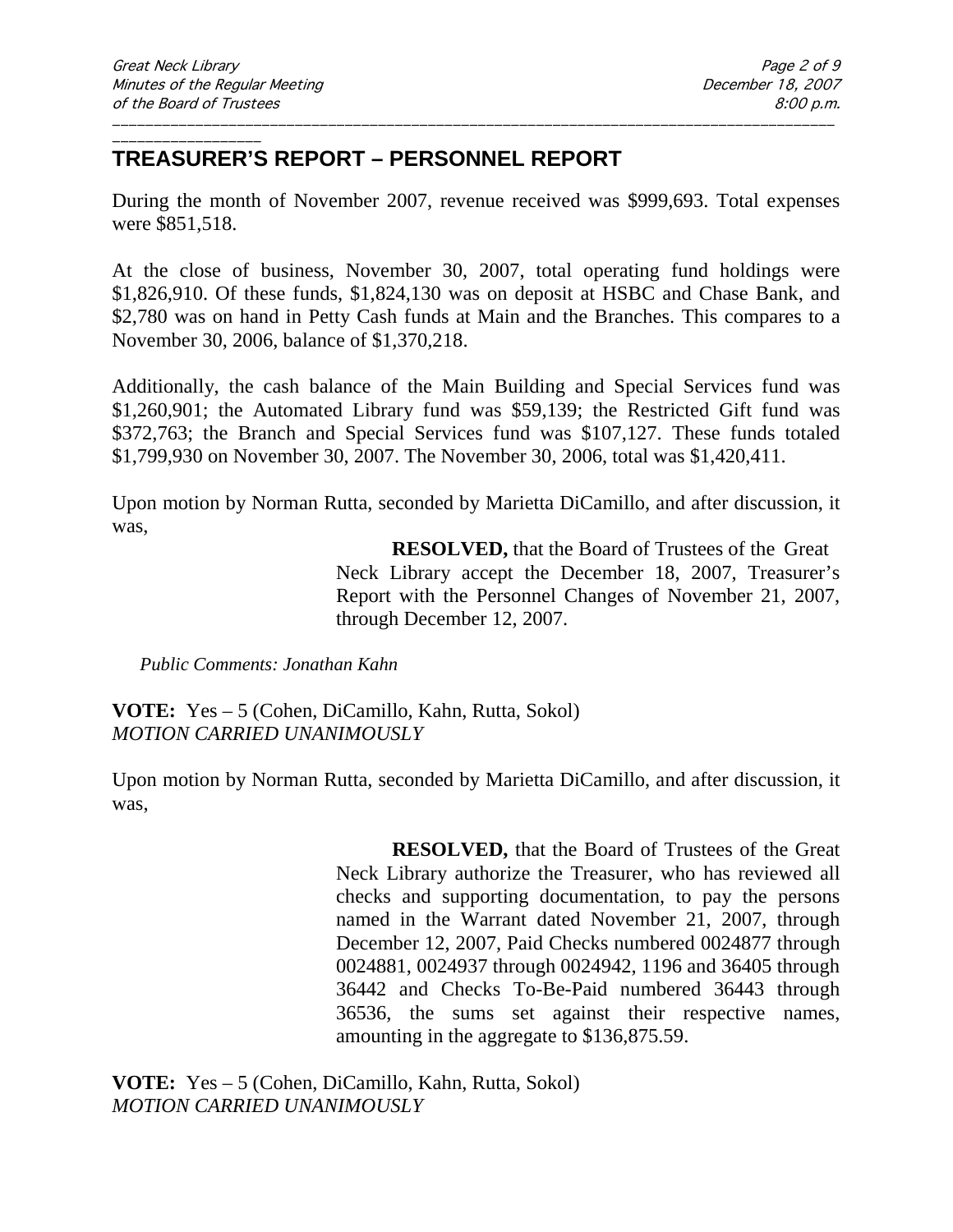Upon motion by Norman Rutta, seconded by Marietta DiCamillo, and after discussion, it was,

\_\_\_\_\_\_\_\_\_\_\_\_\_\_\_\_\_\_\_\_\_\_\_\_\_\_\_\_\_\_\_\_\_\_\_\_\_\_\_\_\_\_\_\_\_\_\_\_\_\_\_\_\_\_\_\_\_\_\_\_\_\_\_\_\_\_\_\_\_\_\_\_\_\_\_\_\_\_\_\_\_\_\_\_\_\_\_

**RESOLVED,** that the Board of Trustees of the Great Neck Library accept the Payroll Warrants for pay dates November 8, 2007 and November 21, 2007, which have been reviewed by the Treasurer, in the amounts of \$162,060.68 and \$157,731.21 respectively, for a total of \$319,791.89.

**VOTE:** Yes – 5 (Cohen, DiCamillo, Eshaghoff <sup>Kahn [amended 2/27/08],</sup> Rutta, Sokol) *MOTION CARRIED UNANIMOUSLY*

# **INTERIM DIRECTOR'S REPORT** [appended]

Donation

Regarding the donations that were being sent in memory of Ruth Tanenbaum, the Interim Director should call Mr. Robert Tanenbaum to see what subject matter was dear to his mother so the monies could be used to purchase book(s) in which a book plate would be affixed in her memory instead of the money just sitting in the regular fund.

As a tax exempt organization, the Library is required by the IRS to send out acknowledgement letters which specify the total amount of contributions received without any goods or services provided in return.

There were two contributions of \$100 each and therefore a formal motion to accept these was required.

Upon motion by Marietta DiCamillo, seconded by Linda Cohen, and after discussion, it was,

> **RESOLVED,** that the Board of Trustees of the Great Neck Library accept the contributions of William and Elizabeth Donnelly in the amount of \$100 and Brian and Bonnie Gilman also in the amount of \$100.

**VOTE:** Yes – 5 (Cohen, DiCamillo, Eshaghoff, Rutta, Sokol) *MOTION CARRIED UNANIMOUSLY*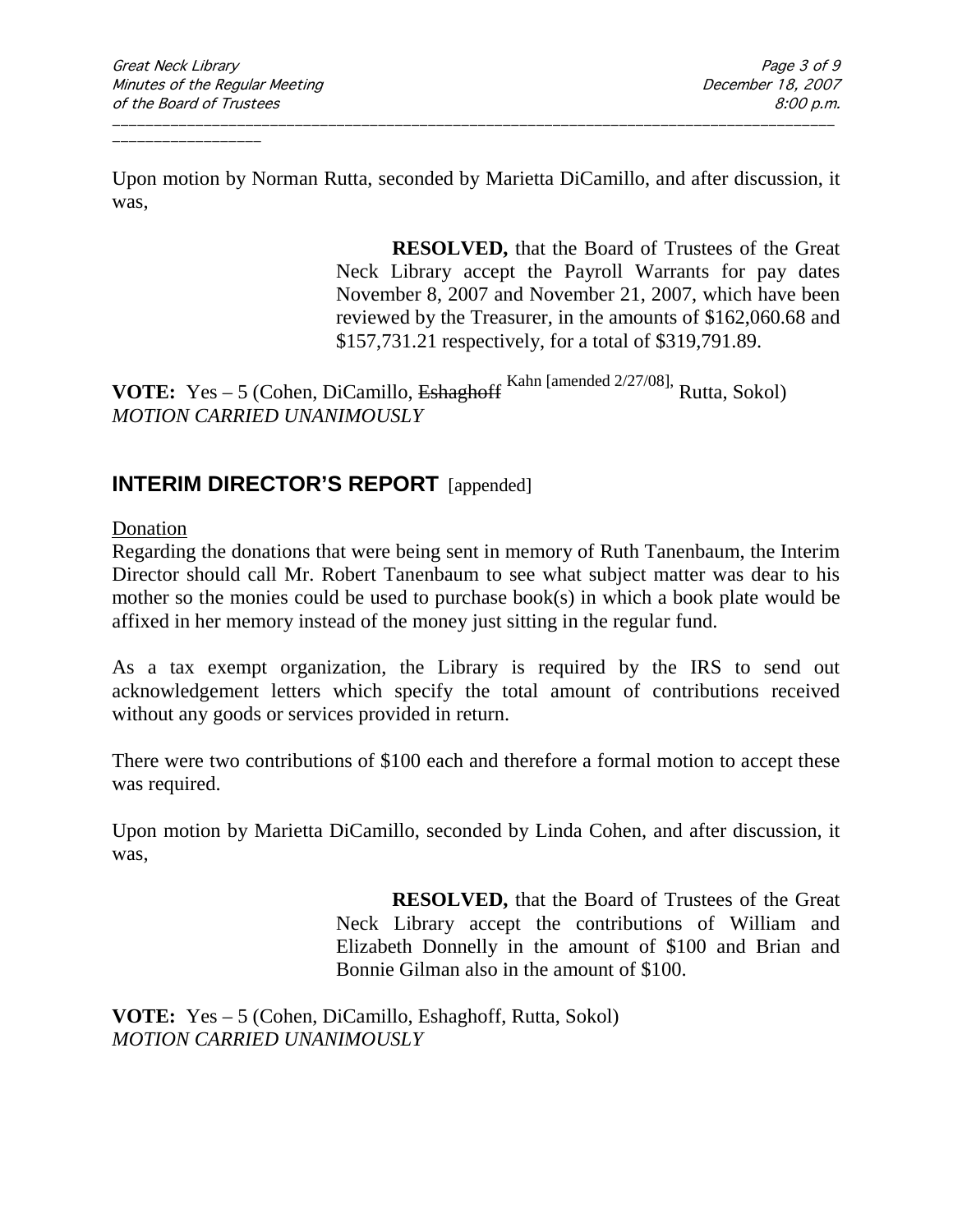#### Library Consolidation

\_\_\_\_\_\_\_\_\_\_\_\_\_\_\_\_\_\_

Trustee Cohen attended the NLS Annual Meeting on December 6, 2007. She provided the Interim Director with an information flier on library consolidation she received at that meeting.

\_\_\_\_\_\_\_\_\_\_\_\_\_\_\_\_\_\_\_\_\_\_\_\_\_\_\_\_\_\_\_\_\_\_\_\_\_\_\_\_\_\_\_\_\_\_\_\_\_\_\_\_\_\_\_\_\_\_\_\_\_\_\_\_\_\_\_\_\_\_\_\_\_\_\_\_\_\_\_\_\_\_\_\_\_\_\_

The two research teams hired by County Executive Tom Suozzi, charged with investigating library operations, already met with the first half of the Library Directors and will be meeting with the other half on December 19, 2007. Interim Director Weir will be attending this meeting.

Trustee DiCamillo requested of the Interim Director to find out if NLS Director Jackie Thresher had submitted a written report to her Board as referred to in the NLS Board of Trustees Minutes of October 29, 2007. She would also like to see copies of the following items mentioned in those Minutes:

- (i) letter from County Executive to village mayors asking for their cooperation in county consolidation study;
- (ii) online survey about consolidation from Senator Marcelleno's website;
- (iii) article that appeared in the East Meadow Library newsletter;
- (iv) letter that the Syosset Library is sending to their elected county state officials.

### Snow Removal

Ms. Weir, who was on vacation during the two snowfalls last week, informed the Board that Melville Snow Contractors did not do a good job in clearing the parking lot which was still very icy. Business Manager Zitofsky reported that after both snowfalls on Thursday and Sunday, the snow removal company came about half an hour before the Library was opened and cars were already parked in the lot. This made it difficult for the lot to have been properly cleared. He had called them and voiced his concern and arrangements were made over the phone with them to pre-salt in advance of a snowfall.

Trustee DiCamillo was very troubled that the handicap spots and other areas of the parking lot and sidewalk were icy and she would consider switching because public safety is involved. She would like to get a price quote on maintaining the sidewalks. The sidewalks are the Library's property and the Business Manager was asked to make sure the maintenance personnel salt and sand them.

According to Trustee Rutta, the company was given bad specification regarding the timing when the lot should be cleared and that the company honored their terms of the contract. If the Board wanted them to come earlier and they are willing to do so and to pre-salt, they should be given another opportunity instead of breaking this contract and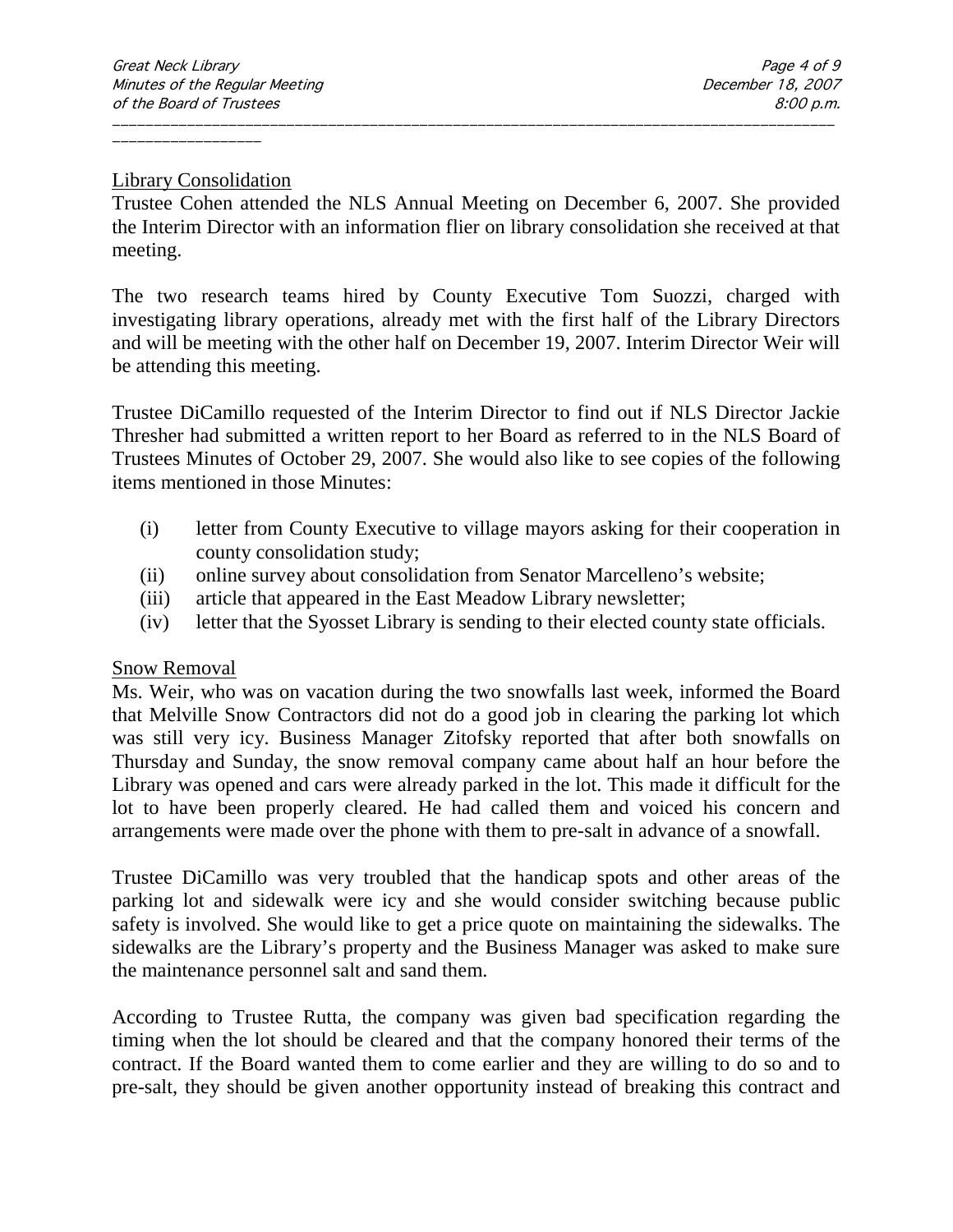\_\_\_\_\_\_\_\_\_\_\_\_\_\_\_\_\_\_ getting another which is three or four times more expensive. He felt that the Board would be irresponsible in throwing away \$6,000 of taxpayer's money because of bad instructions on their part.

\_\_\_\_\_\_\_\_\_\_\_\_\_\_\_\_\_\_\_\_\_\_\_\_\_\_\_\_\_\_\_\_\_\_\_\_\_\_\_\_\_\_\_\_\_\_\_\_\_\_\_\_\_\_\_\_\_\_\_\_\_\_\_\_\_\_\_\_\_\_\_\_\_\_\_\_\_\_\_\_\_\_\_\_\_\_\_

Trustee Cohen stated that the snow removal company was given another chance but it was not working out and she understood that someone fell in the icy parking lot.

The query was placed before the Board on whether to continue with Melville Snow Contractors and to ask them to put down more salt or an alternative company should be sought.

Upon motion by Martin Sokol, seconded by Marietta DiCamillo, and after discussion, it was,

> **RESOLVED,** that the Board of Trustees of the Great Neck Library go back with EPG Construction Corp. at the original proposed cost of \$9,435 pro-rated [plus \$220 per sanding of accumulations under two  $(2)$  inches, and snow plow charges for accumulation over eight (8) inches to be charged to the Landscaping/Snow Removal budget line.]

*Public Comments: Marilyn Bliok, Harry DeMell*

**Vote:** Yes – 3 (Cohen, DiCamillo, Sokol); No – 2 (Kahn, Rutta) *MOTION CARRIED*

There was a question on whether the motion of 3/2 carried since it was only a quorum of the Board that voted. There was a brief recess while the Board Policy Manual was consulted. During this recess comments were taken from the public. Article VII, paragraph J of the Bylaws says: *A quorum of the Board shall consist of five members. All actions of the Board shall be taken by a majority vote of those present.* So the motion stood.

### Main Building Update

A member of the public asked the Board for an update on the progress on negotiations between H2L2 and the Library.

At this point the Library's attorney has written a second follow-up letter to a response received from the attorney for H2L2, and is now awaiting a written response. Perhaps, Mr. Seaman could be asked to call H2L2's attorney and find out what is happening.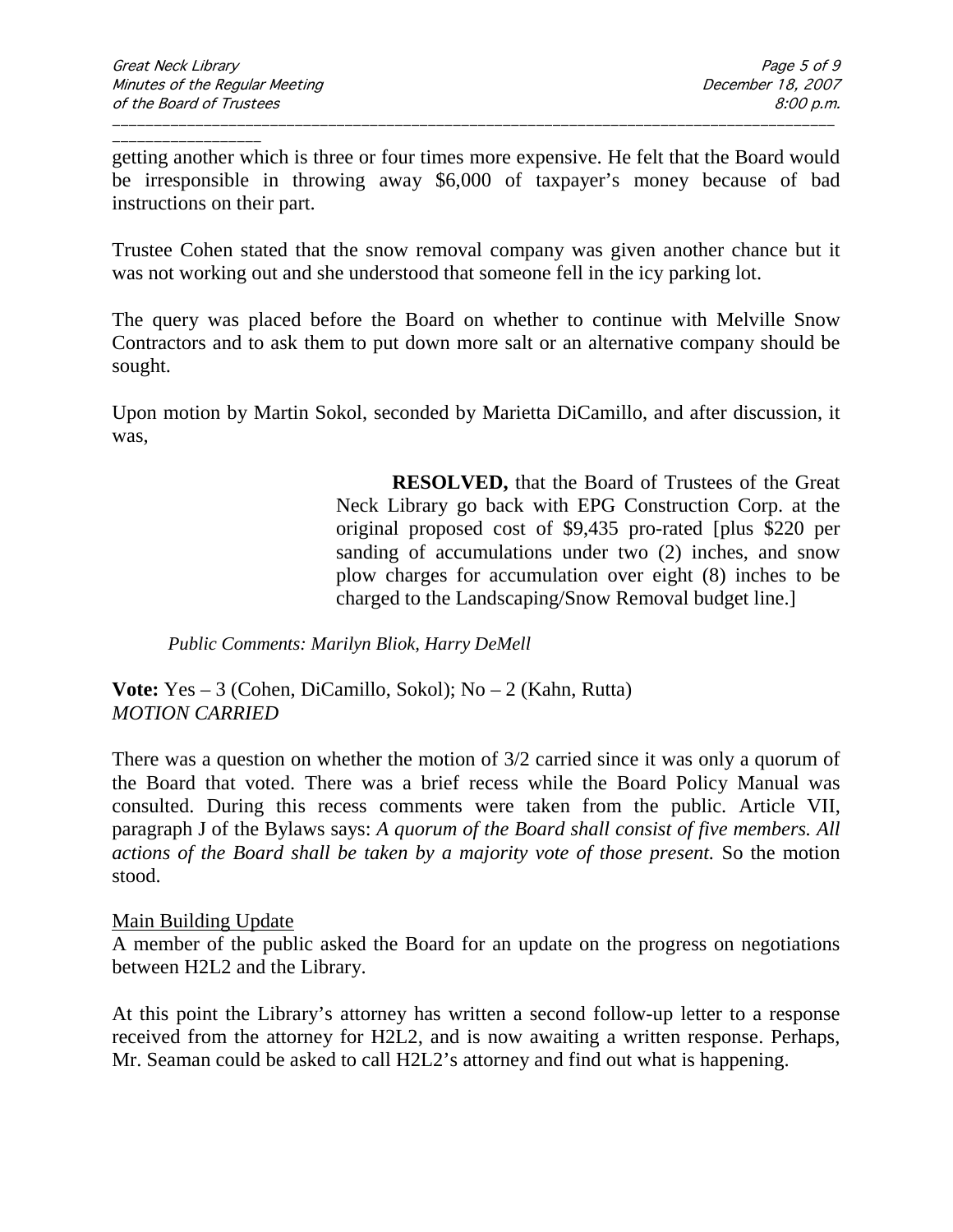\_\_\_\_\_\_\_\_\_\_\_\_\_\_\_\_\_\_ President Kahn had also emailed the Library's attorney regarding the progress of the negotiations as well as his discussions with the Great Neck Water Pollution Control District and he was awaiting a response from Mr. Seaman.

\_\_\_\_\_\_\_\_\_\_\_\_\_\_\_\_\_\_\_\_\_\_\_\_\_\_\_\_\_\_\_\_\_\_\_\_\_\_\_\_\_\_\_\_\_\_\_\_\_\_\_\_\_\_\_\_\_\_\_\_\_\_\_\_\_\_\_\_\_\_\_\_\_\_\_\_\_\_\_\_\_\_\_\_\_\_\_

*Public Comments: Jonathan Kahn, Stanley Romaine*

# **OLD BUSINESS**

AIRING OF POLICY

Each policy change should be aired in public at least three times prior to voting was tabled at the February 27, 2007, meeting. At the November 27, 2007, meeting the Board voted to resurrect this proposition and to place it on the agenda of tonight's meeting. President Kahn apologized for not yet visiting other municipality meetings to see how they handle this and asked for this to be left on the table once more.

Upon motion by Linda Cohen and seconded by Marietta DiCamillo and after discussion, it was,

> **RESOLVED,** that the Board of Trustees of the Great Neck Library take from the table the revised resolution to amend Section 200-40 page 2 (paragraph under Policy/Bylaws Committee) of the Board Policy Manual and amend instead Section 200-10 by creating a new paragraph (c) to read: *New or revised policies, except for changes in routine library operations, should be discussed at three separate Board meetings before a formal vote by the Board as a whole.*

**VOTE:** Yes – 3 (Cohen, DiCamillo, Rutta); No – 2 (Kahn, Sokol) *MOTION CARRIED* 

Upon motion by Linda Cohen and seconded by Norman Rutta and after discussion, it was,

> **RESOLVED,** that the Board of Trustees of the Great Neck Library amend Section 200-10 of the Board Policy Manual by creating a new paragraph (c) to read: *New or revised policies, except for changes in routine library*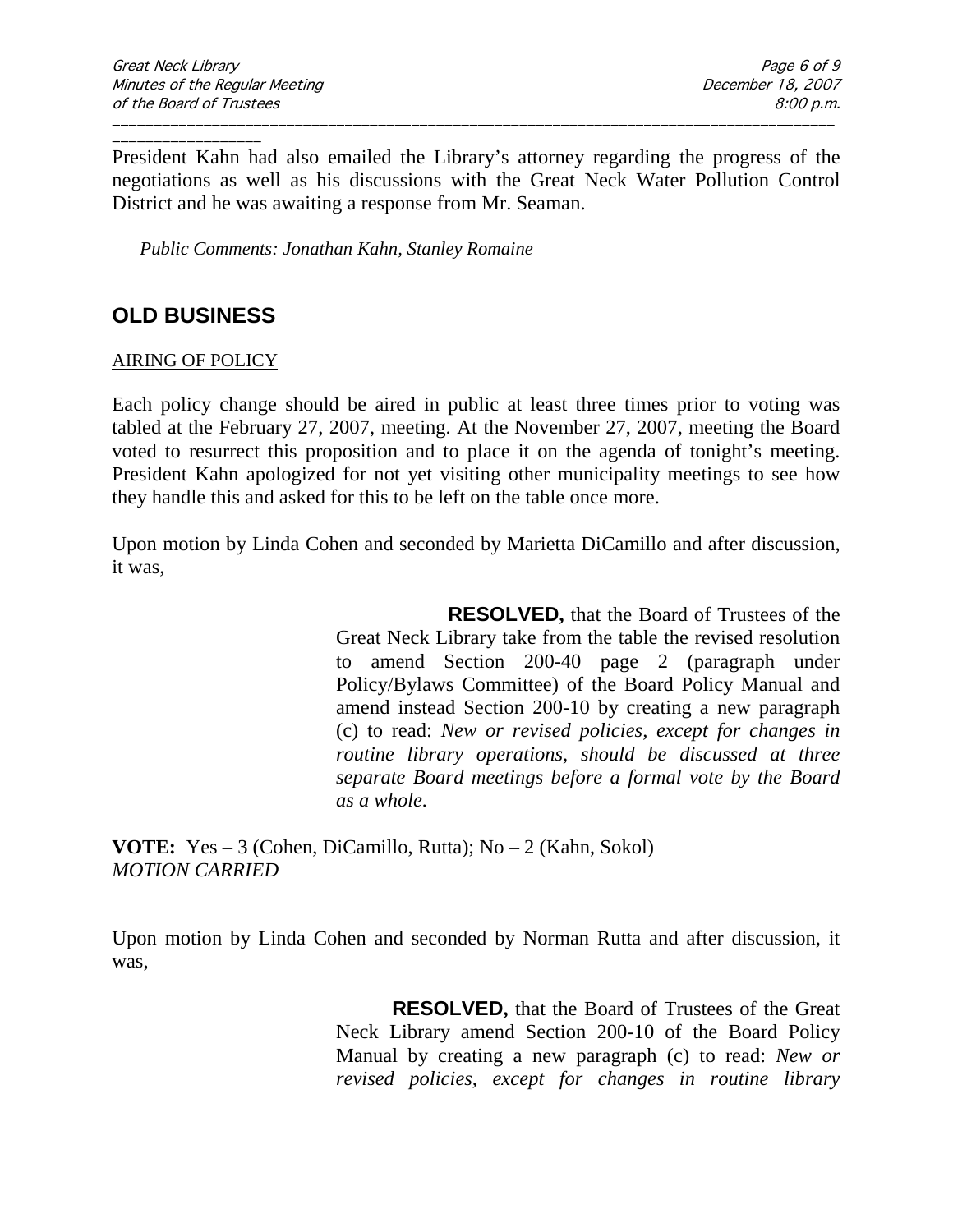*operations, should be discussed at three separate Board meetings before a formal vote by the Board as a whole.*

Trustee Sokol requested clarification on whether airings at three Board meetings meant three separate or consecutive meetings. The consensus was that the three separate meetings did not have to be consecutive.

\_\_\_\_\_\_\_\_\_\_\_\_\_\_\_\_\_\_\_\_\_\_\_\_\_\_\_\_\_\_\_\_\_\_\_\_\_\_\_\_\_\_\_\_\_\_\_\_\_\_\_\_\_\_\_\_\_\_\_\_\_\_\_\_\_\_\_\_\_\_\_\_\_\_\_\_\_\_\_\_\_\_\_\_\_\_\_

Trustee Sokol was not opposed to this policy, but would have preferred the missing trustees to be present to get their input before a vote was taken as this is a very important issue.

*Public Comments: Martin Adickman, Marilyn Bliok, Stanley Romaine*

**VOTE:** Yes – 3 (Cohen, DiCamillo, Rutta); No – 1(Kahn); Abstention – 1 (Sokol) *MOTION CARRIED* 

# **NEW BUSINESS**

#### BUDGET REVISION

Upon motion by Marietta DiCamillo and seconded by Linda Cohen and after discussion, it was,

> **RESOLVED,** that the Board of Trustees of the Great Neck Library authorize the line-item changes to the 2007 Operating Budget as detailed in the 2007 Budget Reallocation Analysis dated December 13, 2007, a copy of which is to be appended to the Minutes of this meeting, as well as to the copy of the 2007 Budget maintained on file for the public at Main and the Branches.

There was a brief recess at 9:27 p.m. in order for copies of the recommended budget transfers to be photocopied and distributed to the public. The meeting reconvened at 9:38 p.m. and then a vote was taken.

**VOTE:** Yes – 5 (Cohen, DiCamillo, Eshaghoff <sup>Kahn [amended 2/27/08],</sup> Rutta, Sokol) *MOTION CARRIED UNANIMOUSLY*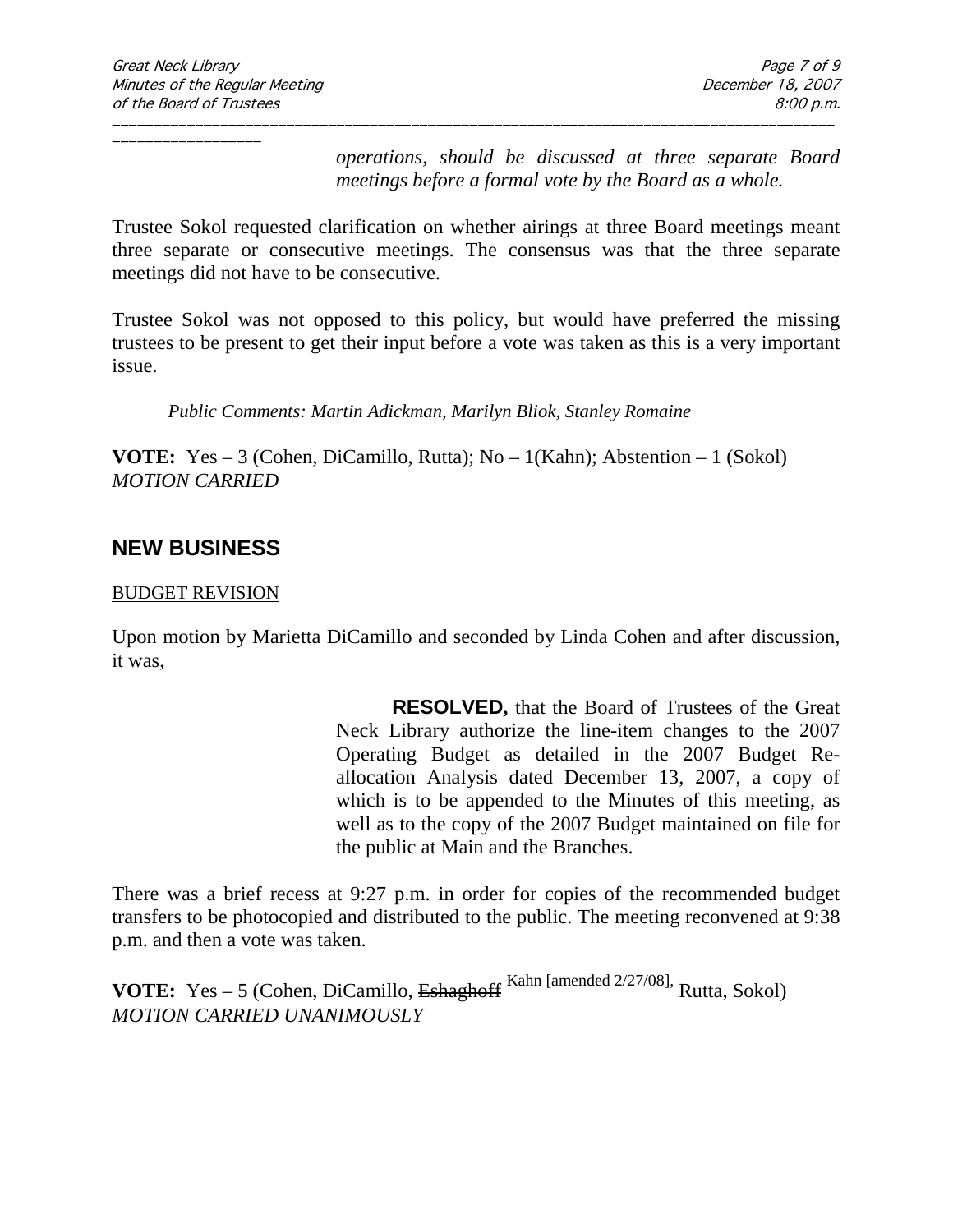#### WORKERS' COMPENSATION POLICY

Upon motion by Norman Rutta, seconded by Linda Cohen, and after discussion, it was,

\_\_\_\_\_\_\_\_\_\_\_\_\_\_\_\_\_\_\_\_\_\_\_\_\_\_\_\_\_\_\_\_\_\_\_\_\_\_\_\_\_\_\_\_\_\_\_\_\_\_\_\_\_\_\_\_\_\_\_\_\_\_\_\_\_\_\_\_\_\_\_\_\_\_\_\_\_\_\_\_\_\_\_\_\_\_\_

**RESOLVED,** that the Board of Trustees of the Great Neck Library authorize the issuance of a Liberty Mutual Insurance Company Workers' Compensation policy for the calendar year 2008 as per the proposal dated December 12, 2007, at a premium of \$31,521, to be charged to the Workers' Compensation line of the operating budget.

**VOTE:** Yes **–** 5 (Cohen, DiCamillo, Kahn, Rutta, Sokol) *MOTION CARRIED UNANIMOUSLY*

# **CORRESPONDENCE** (attached)

Patricia Sweeney spoke to her letter of November 27, 2007, regarding a problem patron at the Lakeville Branch Library, who she claimed was physically threatening with an anger management problem. The branch staff she alleged, at times, was not aware of what was going on since the computer work station is located in the back of the room. Her suggestion was to relocate the computers to where the magazines are up front.

Interim Director explained to the Board that she was unsure of the name of this person since he did not have a library card. She had drafted a letter which stated that his behavior was abusive and not tolerated. Since every branch librarian knows him, a copy of this letter will be given to each of them to hand to him whenever he acts up.

Trustee Rutta asked for the Interim Director's draft letter to be sent to attorney Kevin Seaman for review of wording. The sixth precinct should be contacted for assistance or counsel on how to handle this situation.

There was also another letter sent to the Board by another resident asking for some action against this individual.

Ms. Sweeney thanked the Board for taking action.

*Public Comments: Patricia Sweeney, Lillian Hoffman, Joan Adickman, Jonathan Aubrey, Stanley Romaine*